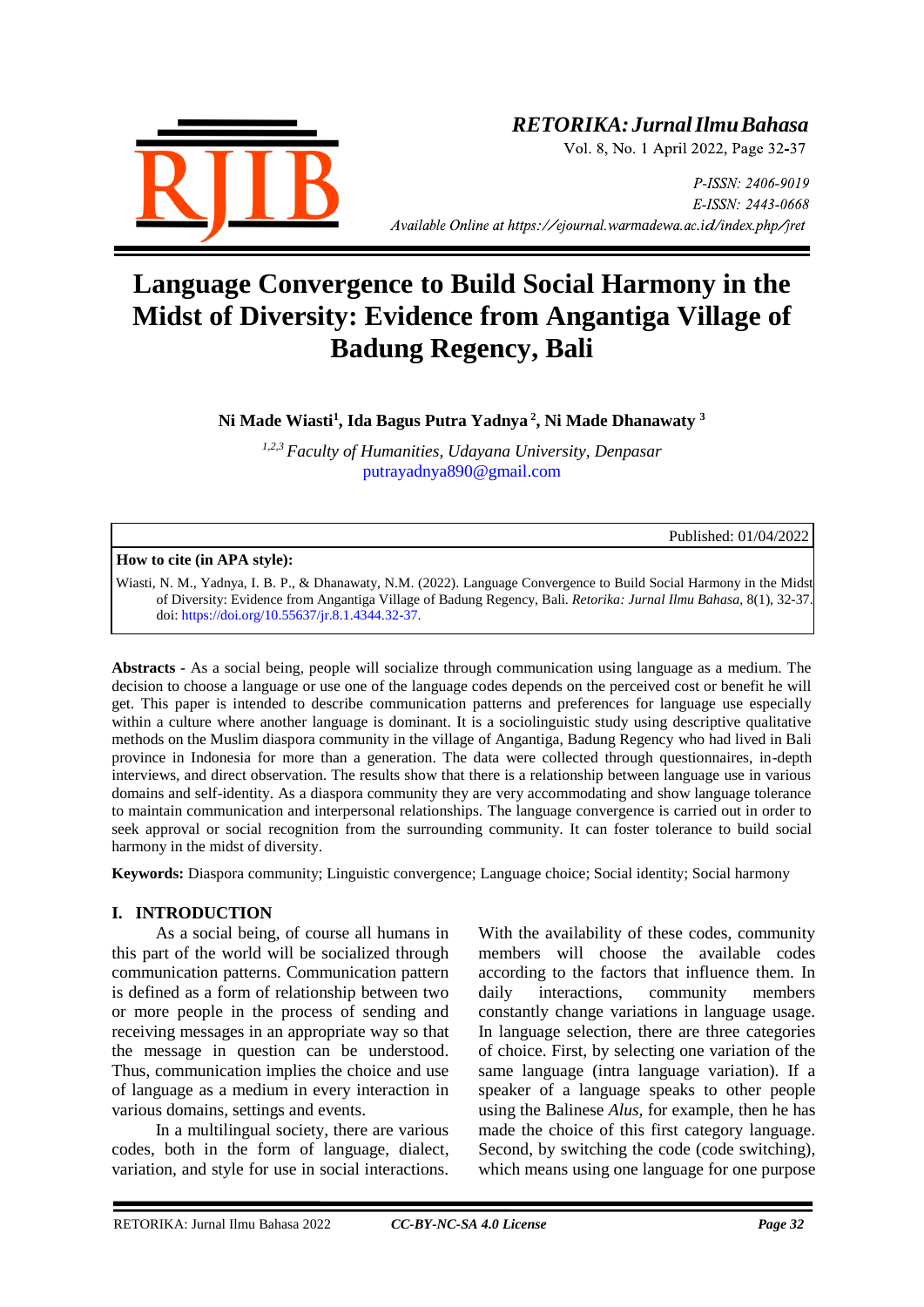*Language Convergence to Build Social Harmony in the Midst of Diversity: Evidence from Angantiga Village of Badung Regency, Bali*

and using another language for other purposes in one communication event. Third, by mixing the code (code mixing) means using one particular language by mixing pieces of other languages.

The choice of language in bilingual/multilingual social interactions is caused by various social and cultural factors. Evin-Tripp [\(in Grosjean, 1982: 125\)](#page-5-0) identifies four main factors as a speaker choice of language in social interaction, namely (1) background (time and place) and situation; (2) participants in the interaction, (3) conversation topics, and (4) the interaction function. The first factor can be things like breakfast in the family environment, family meetings, happy births in a family, college, and bargaining for goods at the market. The second factor includes things such as age, gender, occupation, socioeconomic status, and role in relationships with speech partners. Relationships with speech partners can be in the form of close and distant relationships. The third factor can be topics about work, children's success, actual events, and the topic of prices for goods in the market. The fourth factor is in the form of things such as offers of information, requests, routine habits (greeting, apologizing, or saying thank you).

As stated by [Fasold \(1984: 180\)](#page-5-0) the choice of language is not as simple as imagined, in the sense of choosing a language as a whole in a communication event. The choice of language in the sociolinguistic paradigm meets not only with linguistic problems, but also with social, cultural, psychological, and situational problems. In the event of an interaction, the necessity to choose a language or variety of languages that are suitable for an interaction situation cannot be avoided because mistakes in choosing a language or variety of languages can result in losses for participants in that interaction [\(Giles and](#page-5-0)  [Coupland, 1991: 61\)](#page-5-0). The communication pattern can be described from the following three points of view.



Graphic 1. Communication Pattern

Someone using language in interacting begins with self-reflecting to place himself against the interlocutor he is talking to and the speech environment. Communication patterns described through the three points of view above include the profile/identity of communication participants (speakers in terms of ethnicity, age, education, profession/occupation, etc.), ethnography of communication such as *who* (who is speaking or to whom is speaking), *what* (what is being discussed), *when* (when/in what broadcast), *where* (where/location) and *how* (medium or mode of speaking), and preferences for the choice of language use.

Migrant communities as a diaspora community always face challenges in the form of choices whether to maintain the use of their mother tongue in interactions, switch to using the host language, or use their ethnic language side by side with the local language in their new place. When a speaker experiences an interactive discourse process he may converge to the language of the interlocutor or diverge to the code of his own language. A person's decision in choosing a language or using one of the language codes depends on the perceived cost or benefit he/she will get (whether to use Balinese, Malay, Sasakese, Indonesian, or other languages).

#### **II. METHODS**

This sociolinguistic study was conducted with a qualitative descriptive method supported by a quantitative method to find out the linguistic characteristics of diaspora communities in Bali, including the language choice and attitude of the diaspora in daily communication. This research describes "as it is" about a variable, symptom or circumstance in the diaspora settlements in Bali, Angantiga Muslim diaspora community in Badung Regency. From a time perspective, the community has long been in existence, and settled in Bali for more than a generation

In the process of collecting data, survey methods, interviews, and participatory observation were used supported by focus group discussion. The survey method was carried out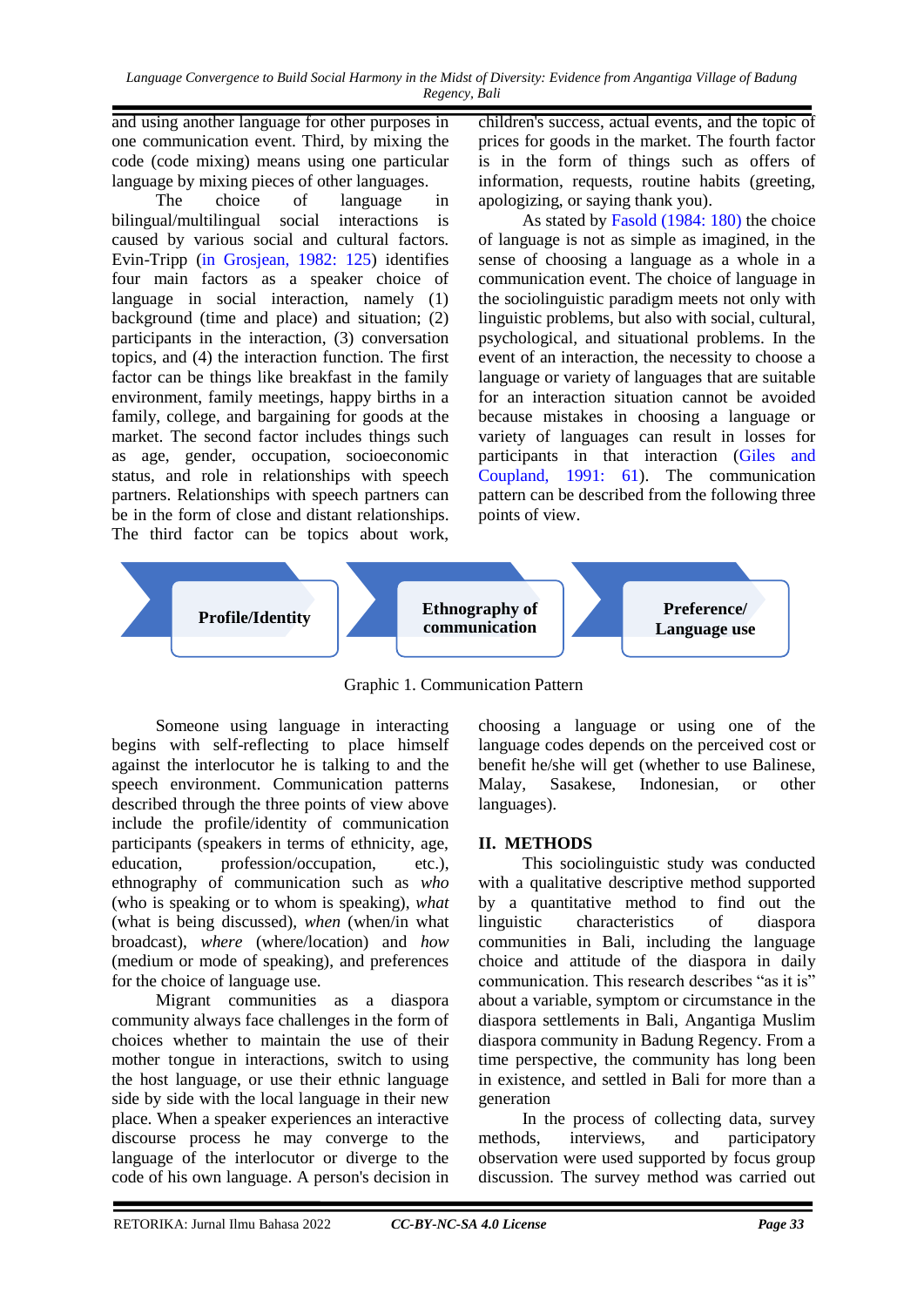through the distribution of structured and detailed questionnaires to obtain information from informants who were considered representative of the study population. In collecting data the research team was assisted by field staff who had been previously trained and observed and were involved in community activities in the community. To get answers to language preference and language choice questions from the community, the sociolinguistic questionnaire was distributed to 25 respondents. The sociolinguistic survey was in principle designed based on [Fishman \(1964,](#page-5-0)  [1966\), Dweik \(2000\),](#page-5-0) Freed and Collentine (2004) and [Al-Khatib and Al-Ali \(2005\)](#page-5-0) which of course had been adjusted for this study. The questionnaire consists of three sections including demographic data about their background, the language used in different domains including home, school, neighborhood, workplace, religion, media and self-expression, and their attitudes towards mother tongue, the national language (Indonesian) and the host language (Balinese).

The interviews were done directly by making contact or conversation with the informant as the resource person using Indonesian and Balinese to get information about the profile and historical background of their existence, communication patterns including the profile/identity of communication participants, ethnography of communication, and preferences for the choice of language use.

By making direct observations, researchers can find out how the activities of the local Muslim community in Angantiga are in their social life. In this study, the participatory observation method is carried out by participating in the conversation and listening to the conversation conducted by conversing with the speaker. To maintain the validity and reliability of the data a focus group discussion was carried out, as a means for data triangulation. It was carried out by inviting linguists, anthropologists, and cultural experts as well as community leaders in the research locations This forum was meant to make some sort of data verification and obtaining additional information and expert judgment for revision and betterment of the result of the analysis.

Data analysis combines qualitative and quantitative methods using communication ethnographic theory [\(Hymes, 1972\),](#page-5-0) language choice theory [\(Evin-Tripp in Grosjean, 1982\)](#page-5-0), language accommodation [\(Giles & Coupland,](#page-5-0) 

[1991\)](#page-5-0). The application of communication ethnographic theory is intended to base the argument that the event of interaction using language is something culturally shaped in the context of social life. Language choice theory is applied to describe the choice of languages of Muslim Angantiga in interacting in a multilingual Bali area. With the availability of several languages, each speaker is able to choose the language according to the communication situation. The application of accommodation theory is intended to understand the adjustment made by the diaspora community verbally by modifying the speech so that it becomes similar or may be increasingly different from the interlocutors. The result of the analysis is presented with interpretative descriptive explanations. Descriptive explanations are presented in the form of narrative exposures about the quality of various symptoms that are studied extensively and deeply. While interpretative explanations are intended as an effort to interpret various phenomena that are examined using relevant theories.

### **III. RESULTS AND DISCUSSION**

The existence of the Angantiga Islamic village in the midst of the Hindu community on the island of Bali is quite interesting. The Muslim community in Angantiga is part of the Muslim community in the province of Bali, which is historically included in the early generations entering the island of Bali. This Angantiga Islamic Village has existed since 1442 based on the Lontar Purana manuscript stored in Puri Carangsari. The Angantiga community is categorized as a pluralistic society, consisting of two ethnic groups with different backgrounds, namely the Bugis who are Muslim and the Balinese who are Hindus. Living conditions in the community are very harmonious. They have a high awareness of mutual cooperation, so that social solidarity is created between them. In daily interactions, the two tribes do not see differences in ethnicity and religion, for them religion provides the basis of life, and each adheres to the teachings they believe in, so that it does not become a barrier to mutual respect, cooperation, and activities. In social interaction between indigenous villagers there is a bond of awareness of the unity of the use of Balinese language as the main means of communication.

[Mc Quown \(1978\)](#page-5-0) sees language as the main instrument of human beings in integrating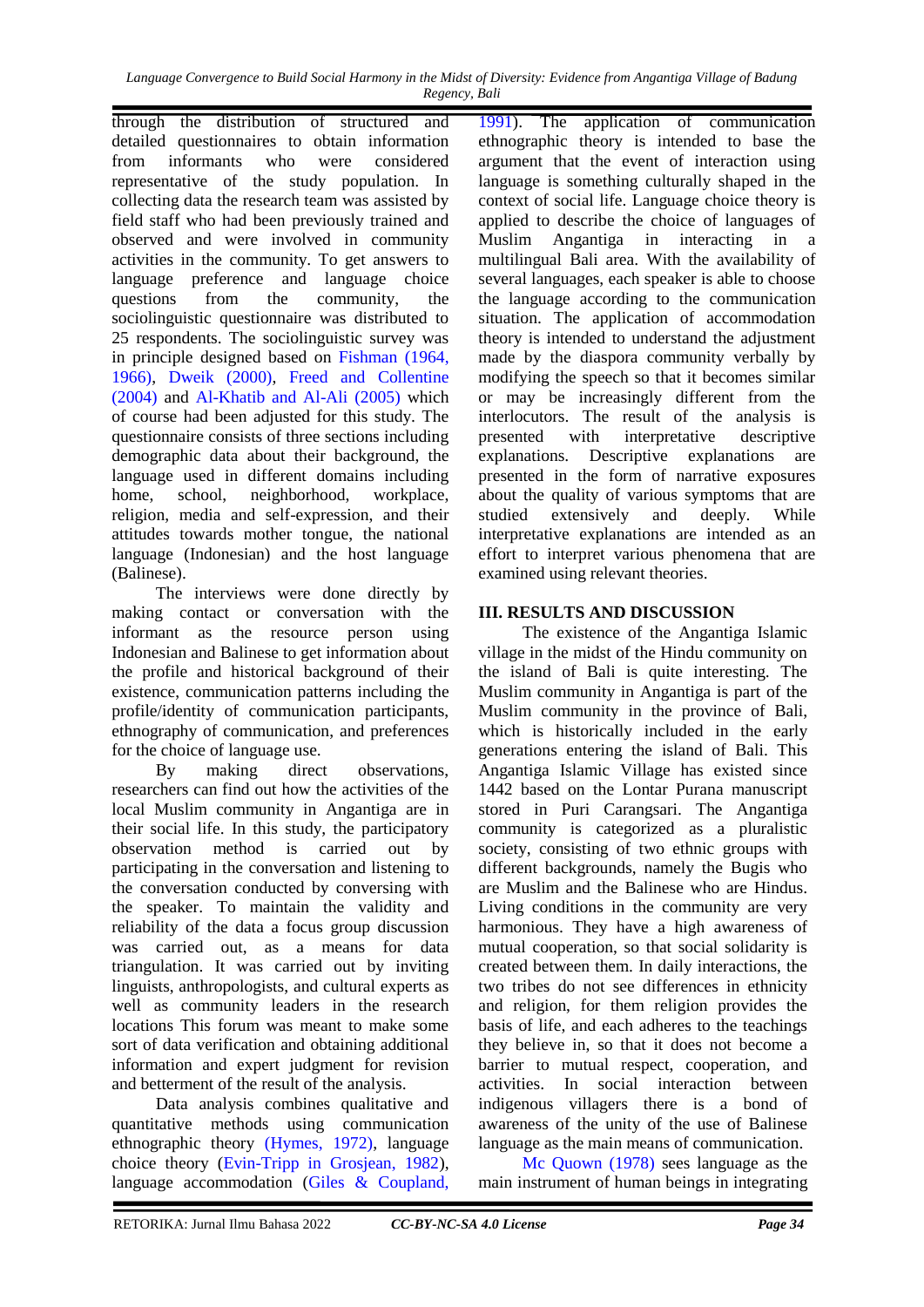themselves both internally and externally as functioning individuals and active participants in human groups or societies. In a cultural context, language can not only be seen as a means of individuals or groups to express thoughts, feelings, opinions, hopes, anxieties, love, hatred, opinions and so on to other individuals or groups, but can also be seen as a resource to disclose mysteries of culture, ranging from language behavior, identity and life of speakers, utilization and empowerment of language to the development and preservation of cultural values. When a speaker experiences an interactive discourse process he may converge to the language of the interlocutor or diverge to the code of his own language. [Giles and Coupland \(1991\)](#page-5-0) use the terms convergence to refer to the process when there are two or more speakers who change their speech to suit the interlocutor and divergence to refer to the way a person maintains his speech, both verbal and non-

verbal, in order to distinguish himself from other speakers. In real communication, speakers apply basic assumptions about the linguistic potential of their interlocutors in a bilingual or multilingual society. A person's decision in choosing a language or using one of the language codes depends on the perceived cost or benefit he will get.

Based on the analysis of the language choices and attitudes of the Mualim community in the research location, the choice of language is the way the local community maintain their identity. They feel that there is a relationship between language use in various domains and self-identity. From the data on 15 domains of language use, as a whole, the majority of respondents in the Angantiga Muslim community use Balinese in various domains and situations, especially it is used in the family domain and when the interlocutor comes from the same ethnic group as shown in Table 1 below:

| N <sub>0</sub> | <b>Domain of use</b>                                                                | <b>Bali</b> | Jawa   | <b>Arab</b> | <b>Indonesia</b> | lain   |
|----------------|-------------------------------------------------------------------------------------|-------------|--------|-------------|------------------|--------|
|                |                                                                                     | $n/\%$      | $n/\%$ | $n/\%$      | $n/\%$           | $n/\%$ |
| 1              | The language used when talking to<br>family members at home                         | 25/100      | 2/8    |             | 1768             | 4/16   |
| $\overline{2}$ | The language used when talking to<br>relatives                                      | 23/92       |        |             | 1248             |        |
| $\overline{3}$ | The language used when speaking at<br>school                                        | 21/84       |        |             | 25100            |        |
| 4              | The language used when giving school<br>instructions                                | 20/80       |        |             | 25/100           |        |
| 5              | The language used when talking to<br>neighbors of one ethnicity                     | 25/100      | 1/4    |             | 9/36             | 2/8    |
| 6              | The language used when talking to<br>neighbors of different ethnicities             |             |        |             | 25/100           |        |
| $\overline{7}$ | The language used when talking to<br>coworkers comes from one ethnicity             | 24/96       | 1/4    |             | 1/4              |        |
| 8              | The language used when talking to co-<br>workers of different ethnicities           |             |        |             | 25/100           |        |
| 9              | The language used in formal/official<br>situations                                  | 2/8         |        |             | 25/100           |        |
| 10             | The language used in informal/informal<br>situations                                | 25/100      |        |             | 16/64            |        |
| 11             | The language used when worshiping at a<br>mosque/church/temple                      | 22/88       |        | 20/80       | 14/56            |        |
| 12             | The language used when<br>praying/requesting                                        | 14/56       |        |             | 20/80            |        |
| 13             | The language used when speaking in<br>meetings outside the<br>mosque/church/temple? | 15/60       |        |             | 20/80            |        |
| 14             | The language used when writing SMS?                                                 | 23/92       |        |             | 23/92            |        |
| 15             | The language used when writing<br>letters/e-mails?                                  |             |        |             | 25/100           |        |

**Table 4.1. Use of Language by the Muslim Diaspora Community in Angantiga**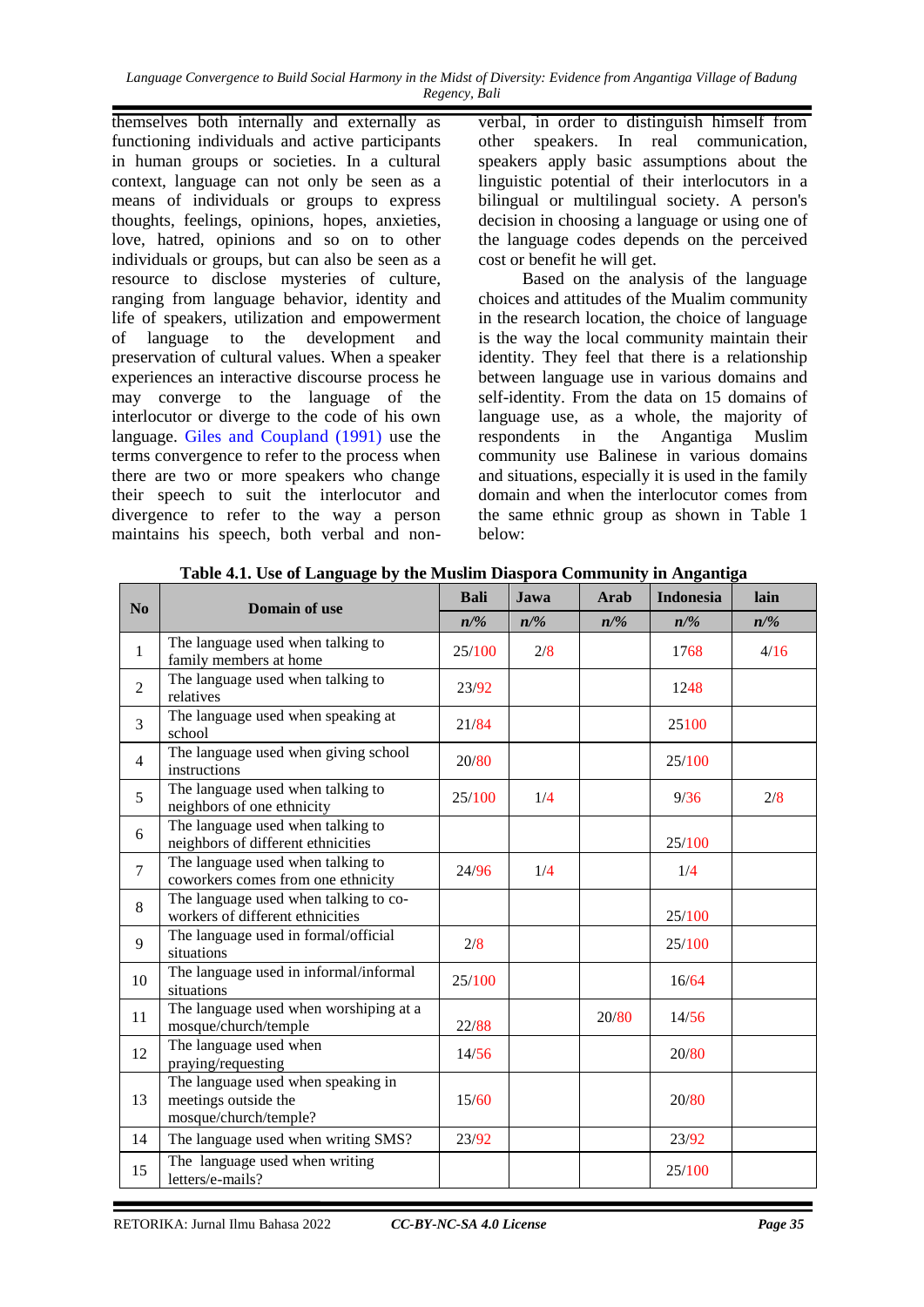# Description: *n= 25 = 100%*

The Muslim community in Angantiga uses Balinese (25/100%) when talking to family members including father, mother, grandfather, grandmother, and sister/brother. This shows that the Angantiga community has considered the Balinese language as part of their identity. The Balinese language is again the main choice when communicating with relatives, as many as 23 (92%) respondents claim to use Balinese. Likewise, the language used when talking to neighbors of the same ethnicity. all respondents (25/100%) use Balinese. The same tendency is also seen in the use of Balinese when talking to colleagues of the same ethnicity, which is 25 (100%). The use of Balinese to worship in mosques also shows a high number, which is 22 (88%) slightly higher than Arabic (20/80%). This shows that the use of Arabic is more directed to a more formal realm in religion, such as reading the holy book or reciting religious poetry. However, when asking after praying and speaking in a meeting outside the mosque, the use of Balinese and Indonesian languages seemed balanced by 14 (56%) and 20 (80%). This shows that linguistically the Angantiga Muslim community is very accommodative.

The language convergence shows language tolerance of the Angantiga community to maintain communication or interpersonal relationships. From the data above, it can be seen how the Angantiga community chooses the use of Balinese language in ethnographic communication. In the realm of family and closeness, they tend to use Balinese as their mother tongue. In the formal realm and communicating with non-ethnic speech participants, they tend to accommodate using Indonesian (25/100%). The language used when talking to neighbors of different ethnicities is Indonesian, the national language, so that it is more neutral and socially safe, which is 25 (100%). Likewise, the language used when talking to coworkers of different ethnicities, they tend to switch to using Indonesian (25/100%). In formal/official situations, it is clear that they choose to use the official Indonesian language, such as the language used when speaking at school, 25 (100%). The language used when giving school instructions is also Balinese (25/100%). Likewise, the language used when writing letters/e-mails tends to use Indonesian, which is 25/100%.

Language convergence made by the Angantiga community is so prominent. In general, these linguistic convergences are carried out in order to seek approval or social recognition from the surrounding community. This is done to show closeness or increase ethnic intimacy. This often happens in conversations with close friends. Language convergence here can foster tolerance in the midst of diversity. Another factor that encourages linguistic accommodation is the desire to foster a sense of security. They state that there is a sense of confidence and security if they can adjust linguistically to the speech partner. This of course will eventually get social recognition. This reciprocal convergence adaptive attitude, which is a characteristic of Balinese people as the bearers of the host culture, makes the diaspora community in Bali able to adapt to the environment, both natural and heterogeneous social environments.

# **IV. CONCLUSION**

Language convergence is the embodiment of a pride in or preference for a particular language resulting in a continued use of it, especially, demonstrated by a [speech](https://dictionary.apa.org/speech-community)  [community](https://dictionary.apa.org/speech-community) or any of its members within a culture where another language is dominant. Language convergence is embodied through language attitude and behavior. That is why language attitude is considered to be a factor of language shift. There is a relationship between language activation in various domains and selfidentity. They see mother tongue in addition to being an important tool for maintaining identity, language is also a predictor of success for intergenerational retention. It is stated that the preservation of the mother tongue is very necessary between generations to preserve the mother tongue.

The Angantiga community feels that passing on the Balinese language to the next generation is an obligation to maintain their identity as an ethnic Balinese Muslim so that there is no conflict with other Balinese people. Various efforts have always been made to use the mother tongue in various fields of activity. In all spheres of social activities in the community, they always use Balinese language to maintain ethnic harmony. Nevertheless, they indicate the need for Indonesian as a unifying